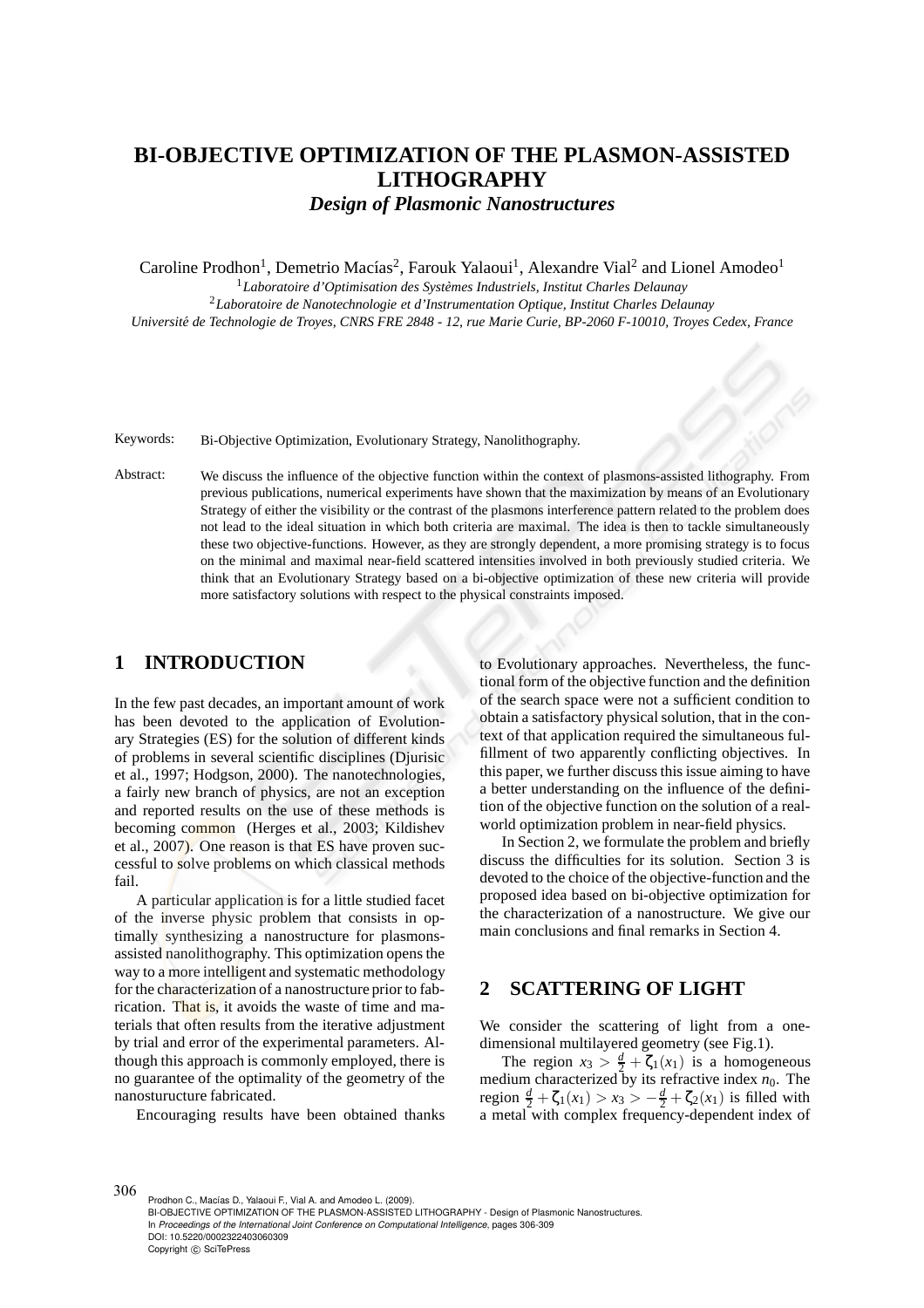refraction  $n_1(\omega)$ . The upper and lower interfaces,  $\zeta_1(x_1)$  and  $\zeta_2(x_1)$ , are assumed to be two arbitrarily corrugated surfaces separated by a distance *d*, which also is the mean thickness of the metallic film. The medium in the region  $x_3 < -\frac{d}{2} + \zeta_2(x_1)$  is a homogeneous dielectric of constant refractive index  $n_2$ . Although in remainder of the presentation we have considered only three regions for this particular application, this is not a restrictive condition. However, as it will become evident in the following, a larger number of interfaces would unnecesarily increase the complexity of the direct scattering problem, without contributing with additional information to the operational principles of the optimization method employed here.



Figure 1: Geometry of the scattering problem.

The plane of incidence is the  $x_1x_3$ - plane. With reference to Fig. 1, the surface is illuminated from the region  $x_3 > \frac{d}{2} + \zeta_1(x_1)$  with a p- or s- polarized plane wave. The single nonzero component of the electric or magnetic vector of the incident field has the form

$$
\Psi_2(x_1,x_3|\omega)_{inc} = \Psi_0 \exp\{i[kx_1-\alpha_0(k)x_3]\},\qquad(1)
$$

where  $\alpha_o(k) = \sqrt{(\omega/c)^2 - k^2}$ ,  $\omega$  is the frequency of the field, and *c* is the speed of light in vacuum. A time dependence of the form exp(−*i*ω*t*) is assumed, but explicit reference to it is suppressed.

As described by (Gu et al., 1993), the application of Green's Integral Theorem to each region in Fig. 1, together with the respective boundary conditions for each interface, lead to the following system of coupled integral equations

$$
\Psi^{(0)}(x_1|\omega)\Theta(x_3 - (d/2 + \zeta_1(x_1))) = \Psi_{inc}(x_1|\omega) +
$$
  
+ 
$$
\lim_{\varepsilon \to 0} \int_{-\infty}^{\infty} dx'_1 \left[ \Phi^{(1)}(x'_1|\omega)H^{(0)}(x_1|x'_1) \right]
$$
  
- 
$$
\lim_{\varepsilon \to 0} \int_{-\infty}^{\infty} dx'_1 \left[ \chi^{(1)}(x'_1|\omega)L^{(0)}(x_1|x'_1) \right], (2)
$$

$$
0 = \lim_{\epsilon \to 0} \frac{1}{4\pi} \int_{-\infty}^{\infty} dx_1' \left[ \varphi^{(1)}(x_1'|\omega) H^{(11)}(x_1|x_1') \right]
$$

$$
- \lim_{\epsilon \to 0} \frac{1}{4\pi} \int_{-\infty}^{\infty} dx_1' \left[ \frac{\epsilon_1(\omega)}{\epsilon_0} \chi^{(1)}(x_1'|\omega) L^{(11)}(x_1|x_1') \right]
$$

$$
- \lim_{\epsilon \to 0} \frac{1}{4\pi} \int_{-\infty}^{\infty} dx_1' \left[ \varphi^{(2)}(x_1'|\omega) H^{(12)}(x_1|x_1') \right]
$$

$$
- \lim_{\epsilon \to 0} \frac{1}{4\pi} \int_{-\infty}^{\infty} dx_1' \left[ \chi^{(2)}(x_1'|\omega) L^{(12)}(x_1|x_1') \right], \quad (3)
$$

$$
\psi^{(2)}(x_1|\omega) =
$$
  
\n
$$
\lim_{\epsilon \to 0} \frac{1}{4\pi} \int_{-\infty}^{\infty} dx'_1 \left[ -\phi^{(1)}(x'_1|\omega)H^{(21)}(x_1|x'_1) \right]
$$
  
\n
$$
-\lim_{\epsilon \to 0} \frac{1}{4\pi} \int_{-\infty}^{\infty} dx'_1 \left[ \frac{\epsilon_1(\omega)}{\epsilon_0} \chi^{(1)}(x'_1|\omega)L^{(21)}(x_1|x'_1) \right]
$$
  
\n
$$
-\lim_{\epsilon \to 0} \frac{1}{4\pi} \int_{-\infty}^{\infty} dx'_1 \left[ \phi^{(2)}(x'_1|\omega)H^{(22)}(x_1|x'_1) \right]
$$
  
\n
$$
-\lim_{\epsilon \to 0} \frac{1}{4\pi} \int_{-\infty}^{\infty} dx'_1 \left[ \chi^{(2)}(x'_1|\omega)L^{(22)}(x_1|x'_1) \right] \quad (4)
$$

and

$$
0 = \lim_{\varepsilon \to 0} \frac{1}{4\pi} \int_{-\infty}^{\infty} dx'_1 \left[ \varphi^{(2)}(x'_1 | \omega) H^{(s)}(x_1 | x'_1) \right]
$$

$$
- \lim_{\varepsilon \to 0} \frac{1}{4\pi} \int_{-\infty}^{\infty} dx'_1 \left[ \frac{\varepsilon_2}{\varepsilon_1(\omega)} \chi^{(2)}(x'_1 | \omega) L^{(s)}(x_1 | x'_1) \right], \quad (5)
$$

where  $\varepsilon_0 = n_0^2$ ,  $\varepsilon_1(\omega) = n_1^2$  and  $\varepsilon_2 = n_2^2$ . Also,  $\varphi^{(1)}(x_1|\omega), \chi^{(1)}(x_1|\omega), \varphi^{(2)}(x_1|\omega)$  and  $\chi^{(2)}(x_1|\omega)$  in Equations  $(2)$ ,  $(3)$ ,  $(4)$  and  $(5)$ , respectively, are known as source functions and are given by

$$
\varphi^{(1)}(x_1|\omega) = \psi^{(0)}(x_1, x_3|\omega) \Big|_{x_3 = d/2 + \zeta_1(x_1) + \epsilon}, \quad (6)
$$

$$
\chi^{(1)}(x_1|\omega) = \left[ -\zeta_1'(x_1)\frac{\partial}{\partial x_1} + \frac{\partial}{\partial x_3} \right] \Psi^0(x_1, x_3|\omega) \Big|_{x_3 = d/2 + \zeta_1(x_1) + \epsilon},
$$
\n(7)

$$
\varphi^{(2)}(x_1|\omega) = \psi^2(x_1, x_3|\omega) \Big|_{x_3 = -d/2 + \zeta_2(x_1)}, \qquad (8)
$$

$$
\chi^{(2)}(x_1|\omega) = \left[ -\zeta_2'(x_1)\frac{\partial}{\partial x_1} + \frac{\partial}{\partial x_3} \right] \Psi^2(x_1, x_3|\omega) \Big|_{x_3 = -d/2 + \zeta_2(x_1)}.
$$
\n(9)

The source functions (6) and (7) are the field and its normal derivative evaluated on the interface  $d/2 +$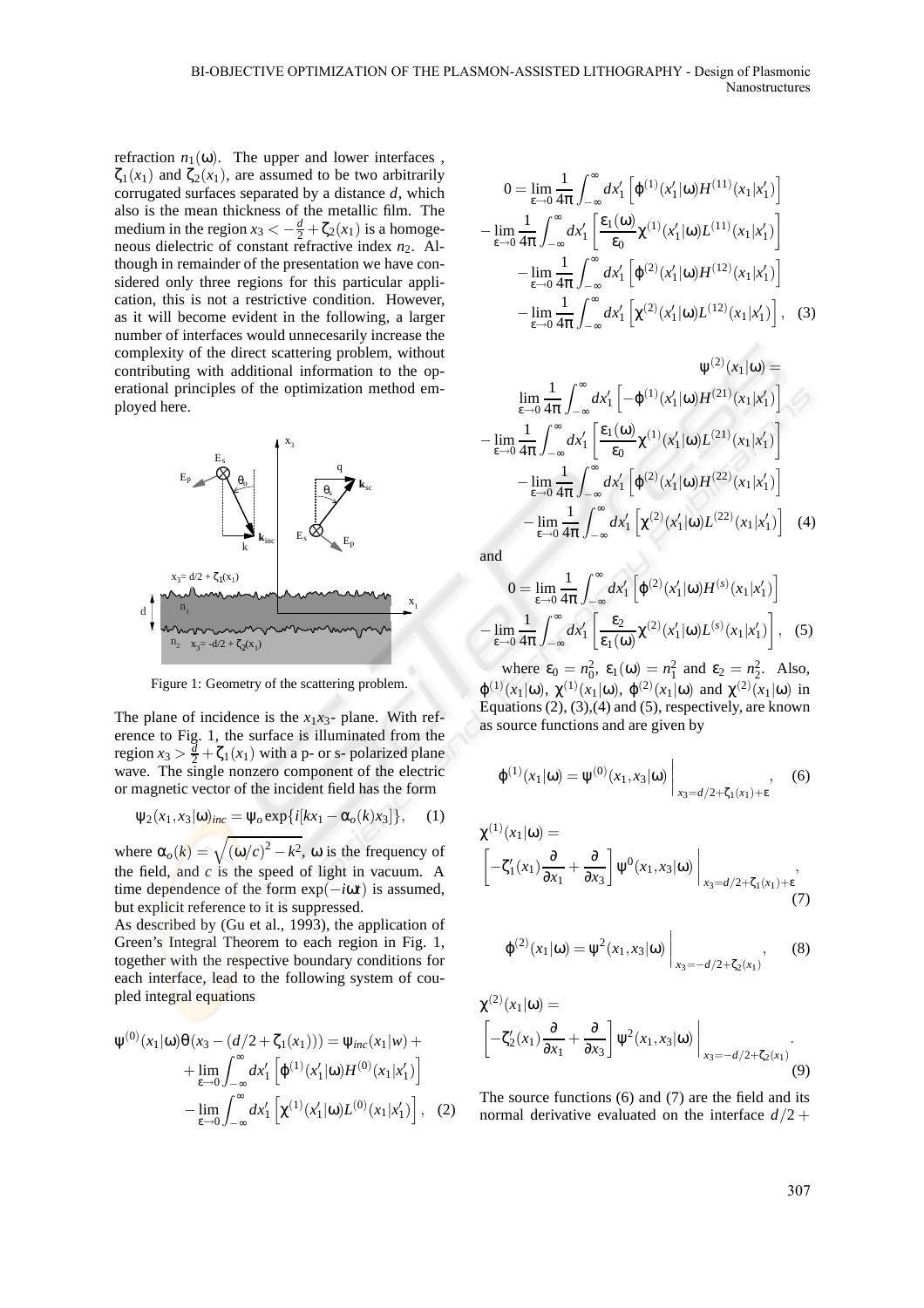

Figure 2: Surface-Plasmons Interference.

 $\zeta_1(x_1)$ ; whereas the source functions (8) and (9) correspond to the field and its normal derivative evaluated on the surface  $-d/2+\zeta_2(x_1)$ . The kernels of the integral equations (2)-(5) are explicitly written in the appendix A of (Gu et al., 1993).

Following them, the coupled integral equations (2)- (5) are solved numerically to determine the source functions (6)-(9), which are necessary to compute the total field  $\psi^{(0)}(x_1|\omega)$  in the region  $x_3 > \frac{d}{2} + \zeta_1(x_1)$  or the field  $\psi^{(2)}(x_1|\omega)$  transmitted through the metallic film into the region  $x_3 < -\frac{d}{2} + \zeta_2(x_1)$ .

The total or transmitted intensities can be written as the squared modulus of they respective fields, that is

$$
I^{(\alpha)}(x_1|\omega) = |\psi^{(\alpha)}(x_1|\omega)|^2, \quad (10)
$$

where  $\alpha = 0.2$ 

The formalism just described has been extensively used for the solution of different kinds of problems in near- and far-field scattering and SERS (Sanchez-Gil et al., 2002), or in Plasmonics (Giannini and Sanchez-Gil, 2007). A particular application of this fairly new branch of Nanosciences, that has attracted the attention of different research groups, is the Plasmons-Interference-Assisted Nano-Lithography. As shown by (Derouard et al., 2007), this technique offers the possibility to conform the topography of a photosensitive material through the interference of wave-like solutions of Maxwell's Equations called Plasmons. This phenomenon is schematically described in Fig.2, where as a consequence of the interaction bewteen the squared grating and the incident field, two counterpropagating plasmons generate interference pattern on the flat interface of the metallic (silver) film.

In addition to the experimental and numerical evidence presented by (Derouard et al., 2007), some efforts have been conducted to maximize the visibility of the interference pattern depicted in Fig.2, through the optimization of some geometrical features of the nano-structure considered and the illumination conditions. (Macías and Vial, 2008) optimize the visibility

$$
V(x_1|p) = \frac{I^{(p)}(x_1|p)_{max} - I^{(p)}(x_1|p)_{min}}{I^{(p)}(x_1|p)_{max} + I^{(p)}(x_1|p)_{min}} \qquad (11)
$$

where the components of the vector  $p =$  ${\lbrace \theta_0, h_1, h_2, w \rbrace}^T$  are the variables of interest. The optimization of  $V(x_1|p)$  provides feasible solutions with high visibility. However, this approach presents an important drawback as regards a weak contrast

$$
C(x_1|p) = I^{(p)}(x_1|p)_{max} - I^{(p)}(x_1|p)_{min} \tag{12}
$$

which implies that there will not be enough power to modify the topography of the photo sensitive material. Based on the fact that

$$
V(x_1|p) = \frac{C(x_1|p)}{I^{(p)}(x_1|p)_{max} + I^{(p)}(x_1|p)_{min}}
$$

(Prodhon et al., 2009) propose to use *C* as objective function. This provides better solutions in terms of contrast, while keeping reasonable value of visibility. Furthermore, the objective-variables are closer to the physical feasibility of the context of work. (Prodhon et al., 2009) conclude that the choice of criteria fitness function has significant effects on the results. Nevertheless, the ideal situation in which contrast and visibility are maximal does not seem attainable when these two objective functions are tackled separately. Another drawback in the formulations of (Macías and Vial, 2008) and (Prodhon et al., 2009) is that their forward scattering solvers are based on the Finite-Difference Time-Domain method (FDTD). Despite its popularity, this approximative numerical method presents important problems of numerical convergence. Also, the accuracy of its results strongly depends on the size of the elementary cell. For this reason, in this work, we propose to use the rigorous numerical integral method described in the previous paragraphs for the computation of  $I^{(\alpha)}(x_1|\omega)$ .

# **3 OPTIMIZATION OF THE INTERFERENCE PATTERN**

An idea to achieve high quality solutions is to keep a vision the more global as possible on the whole problem, i.e. to carry a search ensuring high values on both *C* and *V*. Since *C* and *V* are strongly dependent, a bi-objective optimization on these two criteria may not be the best way to obtain the expected results. A more promising strategy is to focus on the near-field scattered intensity involved in both previous studied criteria. Let  $I^{(p)}(x_1|p)_{max} = I_{max}$  and